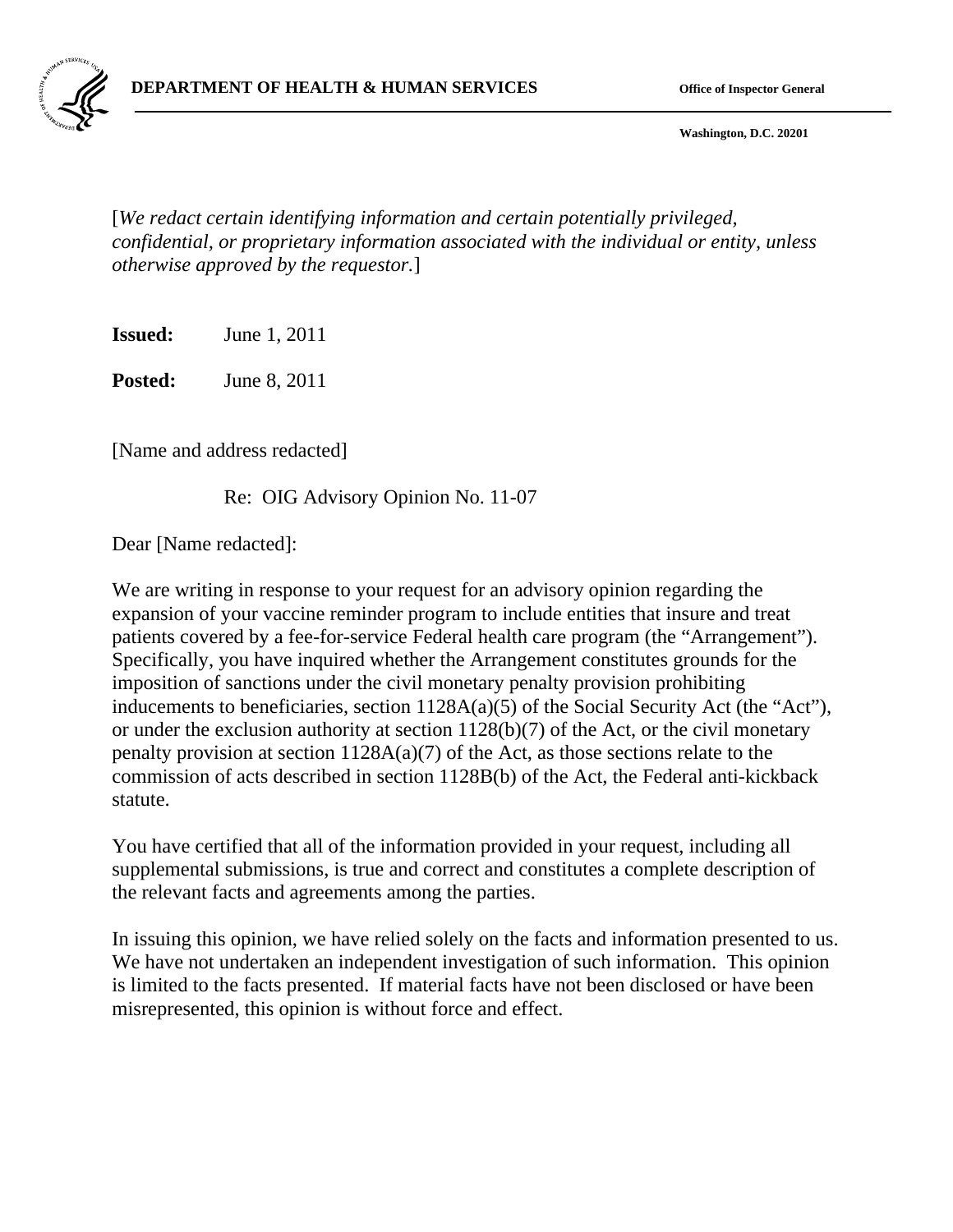Page 2 – OIG Advisory Opinion No. 11-07

Based on the facts certified in your request for an advisory opinion and supplemental submissions, we conclude that: (i) the Arrangement does not constitute grounds for the imposition of civil monetary penalties under section  $1128A(a)(5)$  of the Act; and (ii) while the Arrangement could potentially generate prohibited remuneration under the antikickback statute if the requisite intent to induce or reward referrals of Federal health care program business were present, the Office of Inspector General ("OIG") will not impose administrative sanctions on [name redacted] under sections 1128(b)(7) or 1128A(a)(7) of the Act (as those sections relate to the commission of acts described in section 1128B(b) of the Act) in connection with the Arrangement. This opinion is limited to the Arrangement and, therefore, we express no opinion about any ancillary agreements or arrangements disclosed or referenced in your request for an advisory opinion or supplemental submissions.

This opinion may not be relied on by any persons other than [name redacted], the requestor of this opinion, and is further qualified as set out in Part IV below and in 42 C.F.R. Part 1008.

## **I. FACTUAL BACKGROUND**

 $\overline{a}$ 

[Name redacted] (the "Requestor") is a publicly-traded pharmaceutical manufacturer and the ultimate parent entity of the manufacturer of the vaccines [vaccine redacted] and [vaccine redacted] (the "Manufacturer"). The Manufacturer introduced [vaccine redacted] (the "Original Vaccine") in 2000. Until February 2010, the Original Vaccine was the only vaccine approved by the Food and Drug Administration ("FDA") for the active immunization of infants and toddlers against infection caused by pneumococcal bacteria.

In February 2010, the Manufacturer introduced [vaccine redacted] (the "Expanded Vaccine"). The Expanded Vaccine protects against the same strains of bacteria found in the Original Vaccine, plus six additional strains. Like the Original Vaccine, the Expanded Vaccine is administered in four doses to children under the age of fifteen months. The Requestor has certified that, except where contra-indicated, the Expanded Vaccine is universally recommended: under the current standard of care, children under the age of fifteen months should receive the recommended course of vaccination with the Expanded Vaccine, and children ages fifteen months to five years who previously received four doses of the Original Vaccine should receive one supplemental dose of the Expanded Vaccine (the "Catch-up Dose").<sup>1</sup> In September 2010, the Requestor

<sup>&</sup>lt;sup>1</sup> See Advisory Committee on Immunization Practices to the Department of Health  $\&$ Human Services Centers for Disease Control and Prevention "Recommended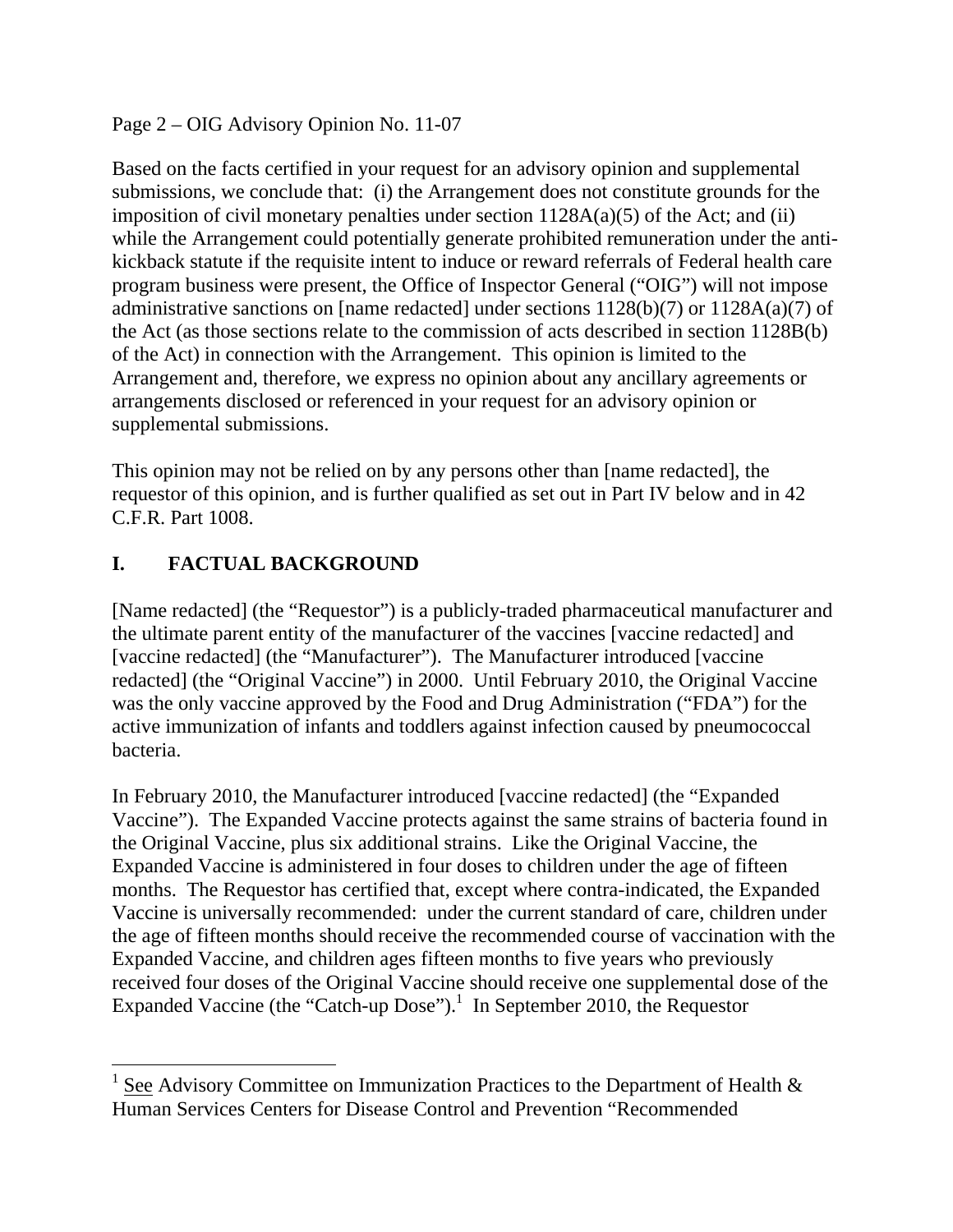#### Page 3 – OIG Advisory Opinion No. 11-07

 $\overline{a}$ 

discontinued the sale of the Original Vaccine in the United States. The Expanded Vaccine is currently the only available pneumococcal conjugate vaccine that is FDAapproved for use in children ages six weeks to five years.

The Requestor sponsors a vaccine reminder program (the "Program").<sup>2</sup> Under the Program, the Requestor arranges for the delivery of postcard and telephone reminders to the parents or guardians of children who either: (1) have begun, but have not yet completed, a prescribed course of pneumococcal vaccinations in accordance with the recommended course of vaccination, or (2) have previously been administered four doses of the Original Vaccine and are eligible for, but have not yet received, a Catch-up Dose (collectively, "Eligible Children"). Until mid-February 2011, the Requestor limited participation in the Program to health insurers and health care entities that: (1) agreed to use the Program exclusively with respect to members and patients who were not covered by a fee-for-service Federal health care program, or (2) satisfied certain other objective criteria. Under the Arrangement, the Requestor expanded the Program, effective mid-February 2011, to include health insurers and health care entities that insure and treat patients covered by a fee-for-service Federal health care program.

The Requestor informs health insurers and health care entities of, and allows them to participate in, the Program without regard to the number of children who have been, or will be, vaccinated through the auspices of the health insurer or health care entity. The telephone and postcard reminder services provided under the Program are paid for by the Requestor and provided free of charge to the health insurers and health care entities that wish to participate in the Program (collectively, the "Participating Entities"). Program services are provided in one of two ways: (1) by an external third party, [name redacted] (the "Contractor"), or (2) by the Requestor.

To receive Program services provided by the Contractor, a Participating Entity must be able to filter and electronically transfer to the Contractor data pertaining exclusively to Eligible Children. The Contractor provides the Program services pursuant to a three-way agreement (the "Agreement") between and among the Requestor, the Contractor, and the

Immunization Schedule for Persons Aged 0-6 Years (United States, 2010)," available at http://www.ahrq.gov/clinic/pocketgd1011/gcp10aptab1.htm.

 $2$  The Program was initiated in 2005 with respect to the Original Vaccine and was modified in 2010 to include the Expanded Vaccine.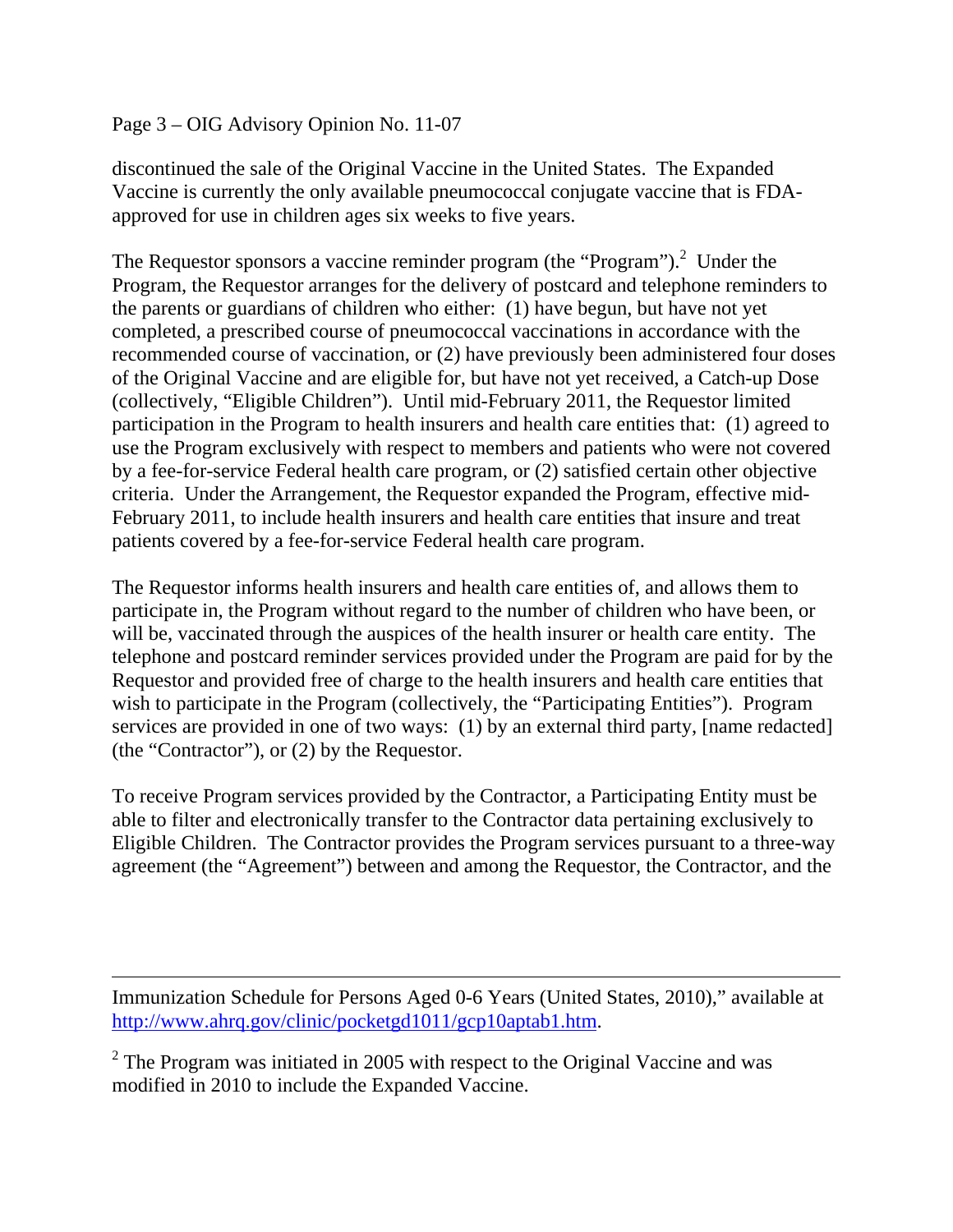#### Page 4 – OIG Advisory Opinion No. 11-07

 $\overline{a}$ 

Participating Entity.<sup>3</sup> Participating Entities that qualify for and elect to receive Program services from the Contractor may choose from one of three service options: (1) automated telephone services, (2) postcard services, or (3) combined telephone and postcard services. Under each of the service options, the Contractor contacts the parents or guardians of Eligible Children in the manner selected by the Participating Entity.

Under the Agreement, if a Participating Entity does not have its own opt-out telephone line, the Contractor must maintain a telephone line that allows recipients of telephone reminders to opt-out of future communications, and must ensure that only patients who have not opted-out receive the reminders. For postcard reminders, Participating Entities are required to ensure that they have excluded from the mailing list provided to the Contractor any parents or guardians of Eligible Children who have opted-out of communications from the Participating Entity. At the request of a Participating Entity, the Contractor will personalize the postcard reminders with either the Participating Entity's corporate  $logo$  or other corporate branding.<sup>4</sup> The Contractor coordinates the design, proofing, and printing of the customized logo, affixes it to the Requestorapproved postcard, and warehouses the printed cards for delivery based on the Participating Entity's schedule.

The Requestor does not allow Participating Entities that lack the requisite electronic datafiltering capabilities or that are unwilling or unable to work with a third party vendor the opportunity to receive Program services from the Contractor. Under the Arrangement, the Requestor offers its own, postage-paid, postcard-only service to such Participating Entities. Under the Requestor's postcard-only service, the Requestor provides the postcard reminders directly to the Participating Entity, pursuant to a contract between the Requestor and the Participating Entity, for the Participating Entity to distribute to the parents and guardians of Eligible Children. The contract requires the Participating Entity to include its return address on the postcards so that it is clear to the recipient that the postcards were distributed by the Participating Entity, and not by the Requestor.

Program reminder messages—whether provided by the Requestor or the Contractor—do not mention any specific product. Neither the postcards nor the automated telephone calls direct the patient or the patient's parent or guardian to any particular health care entity, nor do they refer to any specific recommended course of vaccination. With

 $3$  The Requestor certified that the Agreement incorporates business associate provisions that enable Participating Entities to provide protected health information to the Contractor in accordance with applicable privacy laws.

<sup>&</sup>lt;sup>4</sup> The Requestor certified that Participating Entities may not further customize or otherwise alter the Requestor-approved messages contained on the postcard.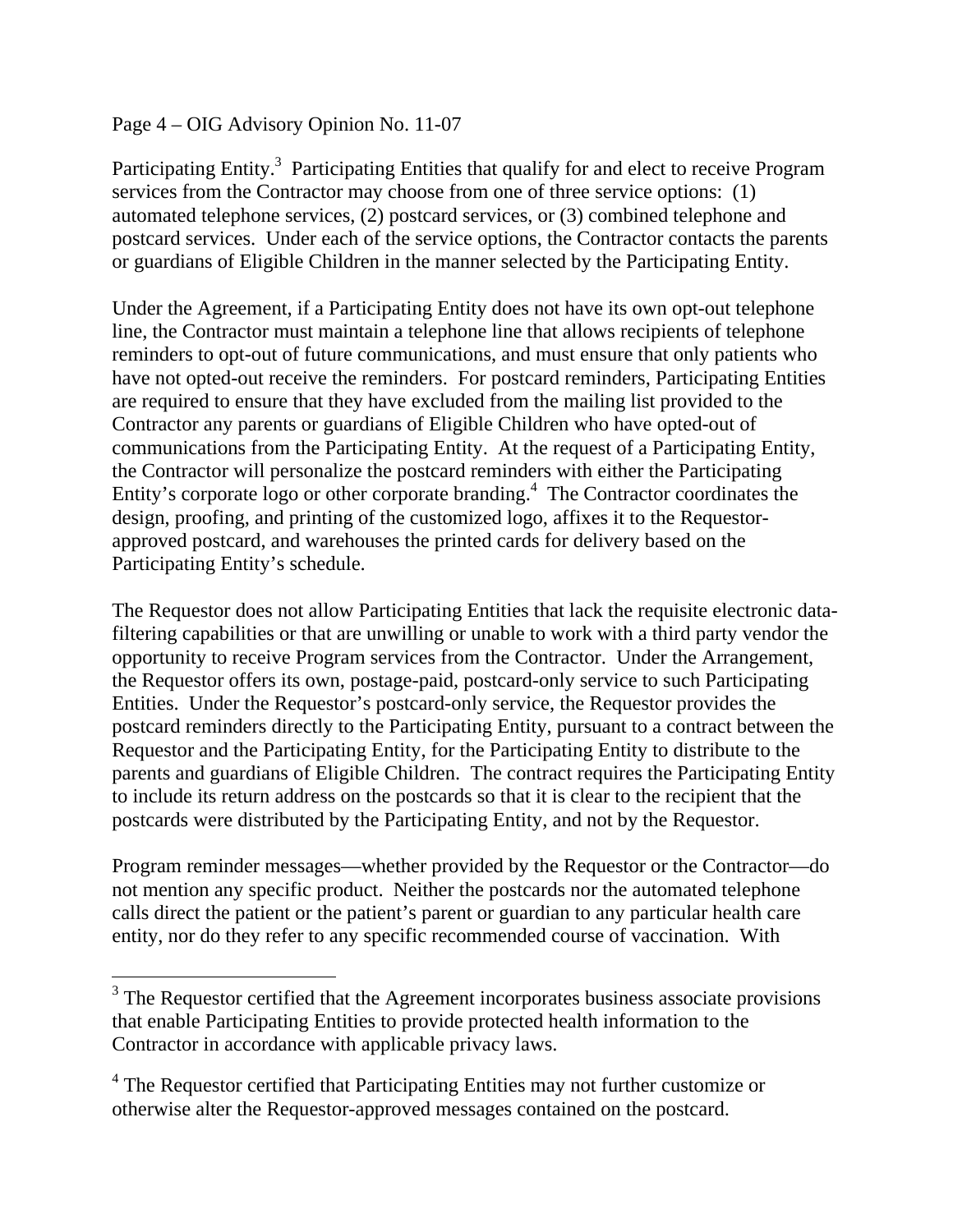### Page 5 – OIG Advisory Opinion No. 11-07

respect to reminders in connection with children for whom a prescribed course of pneumococcal vaccinations has been initiated and who have missed a recommended dose, the Program provides a message stating: "Records show that your child may have missed a vaccine shot. Please contact your child's doctor or health clinic to find out if you need to schedule an appointment." With respect to reminders for the Catch-up Dose, the Program provides a message that states: "Records show that your child may not have received a recommended vaccine that is included in a recently updated shot schedule. Please contact your child's doctor or health clinic to find out if you need to schedule an appointment." All reminder messages state that the Requestor has provided financial support for the communication and that no patient-specific information has been or will be provided to the Requestor. Reminder messages provided by the Contractor also state that the Participating Entity is the source of the communication; reminder messages sent pursuant to the Requestor's postcard-only service convey this information by means of the Participating Entity's return address, which the Participating Entity is required by contract to include.

According to the Requestor, vaccine reminder programs improve adherence to immunization schedules generally, and, in one case, compared with no intervention, a reminder program that coupled a mailing with a follow-up telephone reminder was correlated with a 61% increase in recommended immunizations in children who had been behind on these immunizations.

## **II. LEGAL ANALYSIS**

### **A. Law**

The anti-kickback statute makes it a criminal offense knowingly and willfully to offer, pay, solicit, or receive any remuneration to induce or reward referrals of items or services reimbursable by a Federal health care program. See section 1128B(b) of the Act. Where remuneration is paid purposefully to induce or reward referrals of items or services payable by a Federal health care program, the anti-kickback statute is violated. By its terms, the statute ascribes criminal liability to parties on both sides of an impermissible "kickback" transaction. For purposes of the anti-kickback statute, "remuneration" includes the transfer of anything of value, directly or indirectly, overtly or covertly, in cash or in kind.

The statute has been interpreted to cover any arrangement where <u>one</u> purpose of the remuneration was to obtain money for the referral of services or to induce further referrals. United States v. Kats, 871 F.2d 105 (9th Cir. 1989); United States v. Greber, 760 F.2d 68 (3d Cir. 1985), cert. denied, 474 U.S. 988 (1985). Violation of the statute constitutes a felony punishable by a maximum fine of \$25,000, imprisonment up to five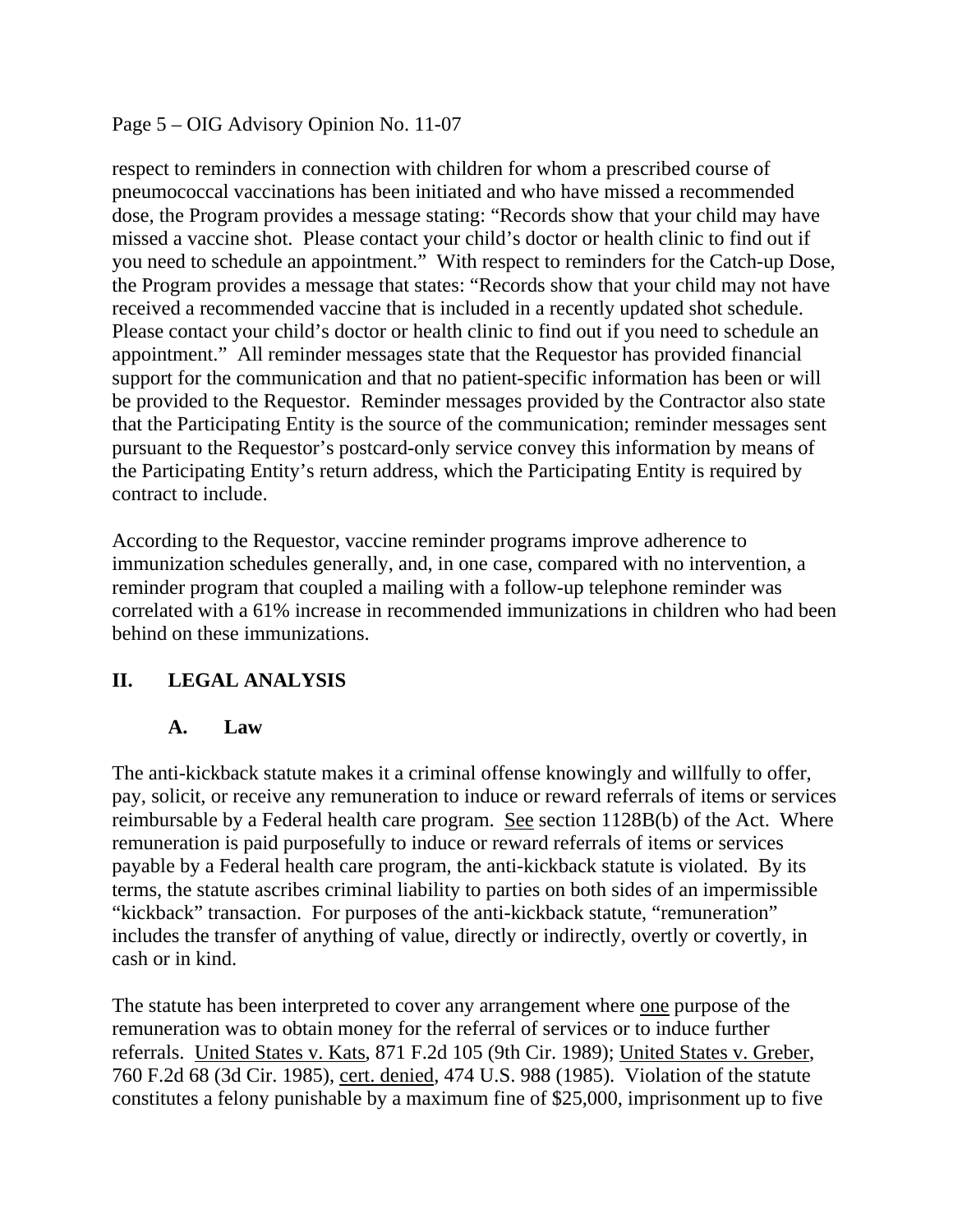Page 6 – OIG Advisory Opinion No. 11-07

years, or both. Conviction will also lead to automatic exclusion from Federal health care programs, including Medicare and Medicaid. Where a party commits an act described in section 1128B(b) of the Act, the OIG may initiate administrative proceedings to impose civil monetary penalties on such party under section  $1128A(a)(7)$  of the Act. The OIG may also initiate administrative proceedings to exclude such party from the Federal health care programs under section 1128(b)(7) of the Act.

Section  $1128A(a)(5)$  of the Act (the "CMP") provides for the imposition of civil monetary penalties against any person who gives something of value to a Medicare or state health care program (including Medicaid) beneficiary that the benefactor knows or should know is likely to influence the beneficiary's selection of a particular provider, practitioner, or supplier of any item or service for which payment may be made, in whole or in part, by Medicare or a state health care program (including Medicaid). The OIG may also initiate administrative proceedings to exclude such party from the Federal health care programs. Section 1128A(i)(6) of the Act defines "remuneration" for purposes of section 1128A(a)(5) as including "transfers of items or services for free or for other than fair market value." The OIG has previously taken the position that "incentives that are only nominal in value are not prohibited by the statute," and has interpreted "nominal value to be no more than \$10 per item, or \$50 in the aggregate on an annual basis." 65 Fed. Reg. 24400, 24410-24411 (Apr. 26, 2000) (preamble to the final rule on the CMP).

### **B. Analysis**

Under the Arrangement, the Requestor provides, or arranges for the provision of, services that potentially benefit both the parents and guardians of Eligible Children and the Participating Entities. Thus, we must examine two aspects of the Arrangement: (1) whether the Program reminder messages constitute remuneration to the recipient parents and guardians to induce or influence those parents and guardians to select a particular drug; and (2) whether the Program reminder services constitute remuneration to the Participating Entities to induce them to prescribe, or to arrange for or recommend the prescribing of, the Requestor's drugs. We address each issue in turn.

## **1. Parents and Guardians of Eligible Children**

The anti-kickback statute is not implicated if remuneration is not offered, paid, solicited, or received. Similarly, the CMP is not implicated if remuneration is not offered or transferred to a Federal health care program beneficiary. Therefore, a threshold question is whether the Program reminder messages constitute remuneration to the recipient parents and guardians under either statute. We conclude they do not.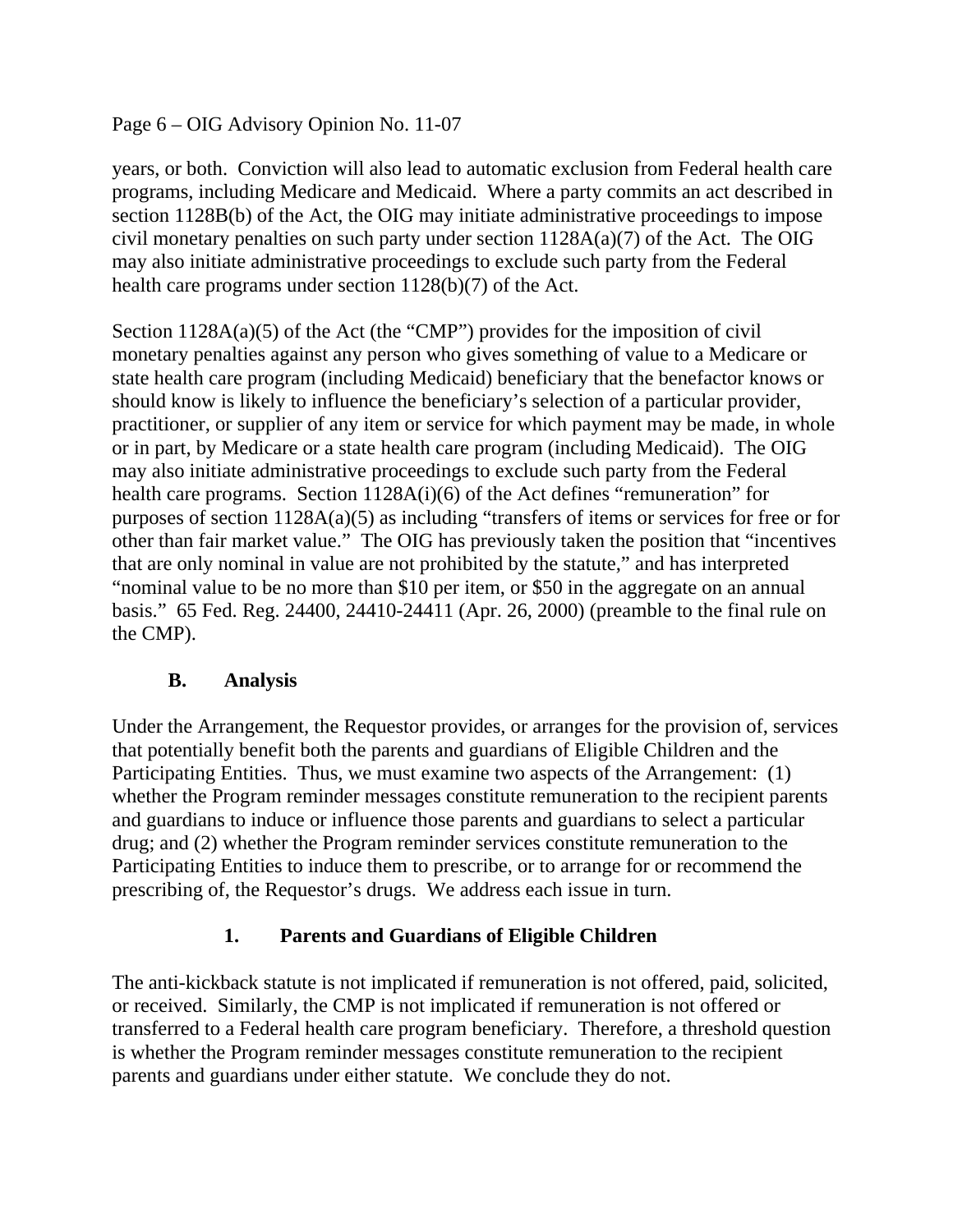#### Page 7 – OIG Advisory Opinion No. 11-07

The Program reminder messages provided under the Arrangement serve only to inform the parents and guardians of Eligible Children that their children might have missed a vaccine shot, or might not have received a recommended vaccine that is included in a recently updated shot schedule. The reminder messages do not offer the recipients any incentives, such as coupons or offers of free items, to request the Expanded Vaccine or to make an appointment. Although the Program reminder services may result in some inchoate psychic value to the parents and guardians of Eligible Children, they provide no actual or expected economic or other actionable benefit. Accordingly, neither the antikickback statute nor the CMP is implicated as between the Requestor and the parents or guardians.

### **2. Participating Entities**

The OIG's position on the provision of free or below-market goods or services to actual or potential referral sources is longstanding and clear: such arrangements are suspect and may violate the anti-kickback statute, depending on the circumstances. For example, in 2005, the OIG issued its Supplemental Compliance Program Guidance for Hospitals, which explained that "[t]he general rule of thumb is that any remuneration flowing between hospitals and physicians should be at fair market value . . . . Arrangements under which hospitals . . . provide physicians with items or services for free or less than fair market value . . . [or] relieve physicians of financial obligations they would otherwise incur . . . pose significant risk." 70 Fed. Reg. 4858, 4866 (Jan. 31, 2005). In particular, the OIG consistently has distinguished between free items and services that are integrally related to the offering provider or supplier's services and those that are not. For instance, we have stated that a free computer provided to a physician by a laboratory would have no independent value to the physician if the computer could be used only, for example, to print out test results produced by the laboratory. In contrast, a free personal computer that the physician could use for a variety of purposes would have independent value and could constitute an illegal inducement. 56 Fed. Reg. 35952, 35978 (July 29, 1991) (preamble to the 1991 safe harbor regulations).

The Program reminder services could have independent value to the Participating Entities because they could replace actions the Participating Entities might otherwise take, and consequently defray expenses the Participating Entities might otherwise incur, to recommend to the parents and guardians of Eligible Children that they consult with their children's physicians about the children's vaccination status. The Program reminder services could confer an additional financial benefit in cases where the Participating Entity is a physician or physician group, as the messages are intended to encourage the recipients to schedule an appointment with their children's health care practitioners, who likely will be reimbursed for administering the vaccine, and possibly for an associated office visit. However, for the following reasons, we conclude that the Arrangement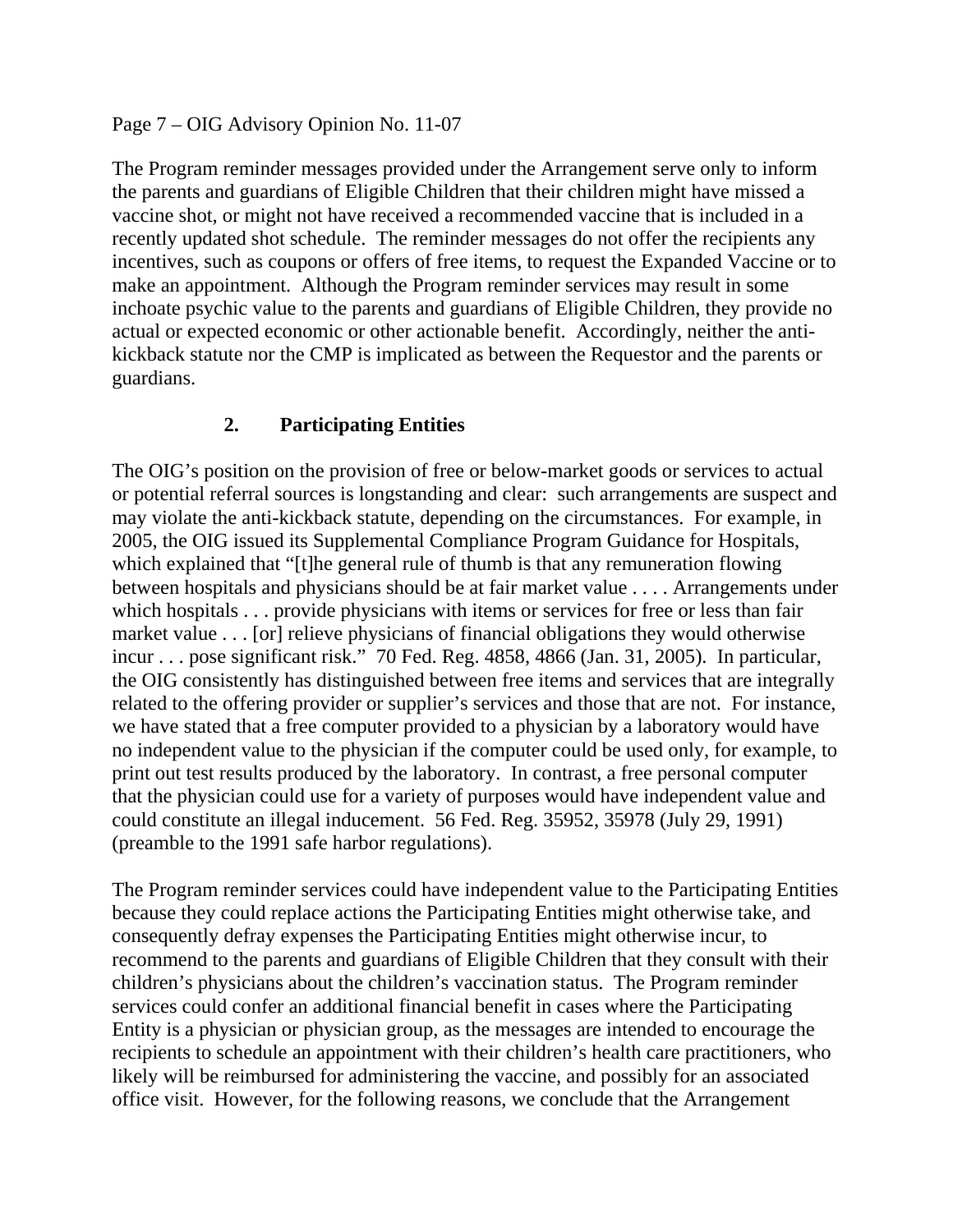#### Page 8 – OIG Advisory Opinion No. 11-07

presents a sufficiently low risk of fraud and abuse and therefore will not impose administrative sanctions on the Requestor in connection with the Arrangement.

First, the Arrangement is narrowly tailored and operates transparently. Program reminder messages are sent only to the parents and guardians of Eligible Children—i.e., children who either have begun, but not yet completed, a course of pneumococcal vaccinations in accordance with the recommended course of vaccination, or have previously been administered four doses of the Original Vaccine and are eligible for, but have not yet received, a Catch-up Dose—and include a disclosure that the Requestor provided financial support for the communication. The Requestor has little opportunity to influence referrals, because the only recipients of the Program reminder messages are the parents and guardians of children who already have been prescribed and received at least one dose of the Requestor's vaccine.

Second, the Arrangement does not target any particular referral sources. The Program services are made available on an equal basis to all health insurers and health care entities without regard to any health insurer's or health care entity's overall volume or value of expected or past referrals to the Requestor's products.

Third, the Arrangement is unlikely to result in overutilization. The Requestor certified that administration of the Expanded Vaccine is the standard of care and is universally recommended except where contra-indicated. Thus, the Arrangement is unlikely to induce a health care practitioner to prescribe and administer a vaccine that the practitioner would not otherwise have furnished in the absence of the inducement.

Fourth, the Arrangement is unlikely to result in unfair competition or a decrease in patient freedom of choice. The Program reminder messages do not recommend a specific vaccine or course of vaccination; the messages therefore increase the likelihood that all necessary vaccinations will be administered.

Finally, the Program increases the quality of health care services by helping health insurers and health care entities remind the parents and guardians of Eligible Children that their children might need to finish a course of previously prescribed vaccinations.

## **III. CONCLUSION**

Based on the facts certified in your request for an advisory opinion and supplemental submissions, we conclude that: (i) the Arrangement does not constitute grounds for the imposition of civil monetary penalties under section  $1128A(a)(5)$  of the Act; and (ii) while the Arrangement could potentially generate prohibited remuneration under the antikickback statute if the requisite intent to induce or reward referrals of Federal health care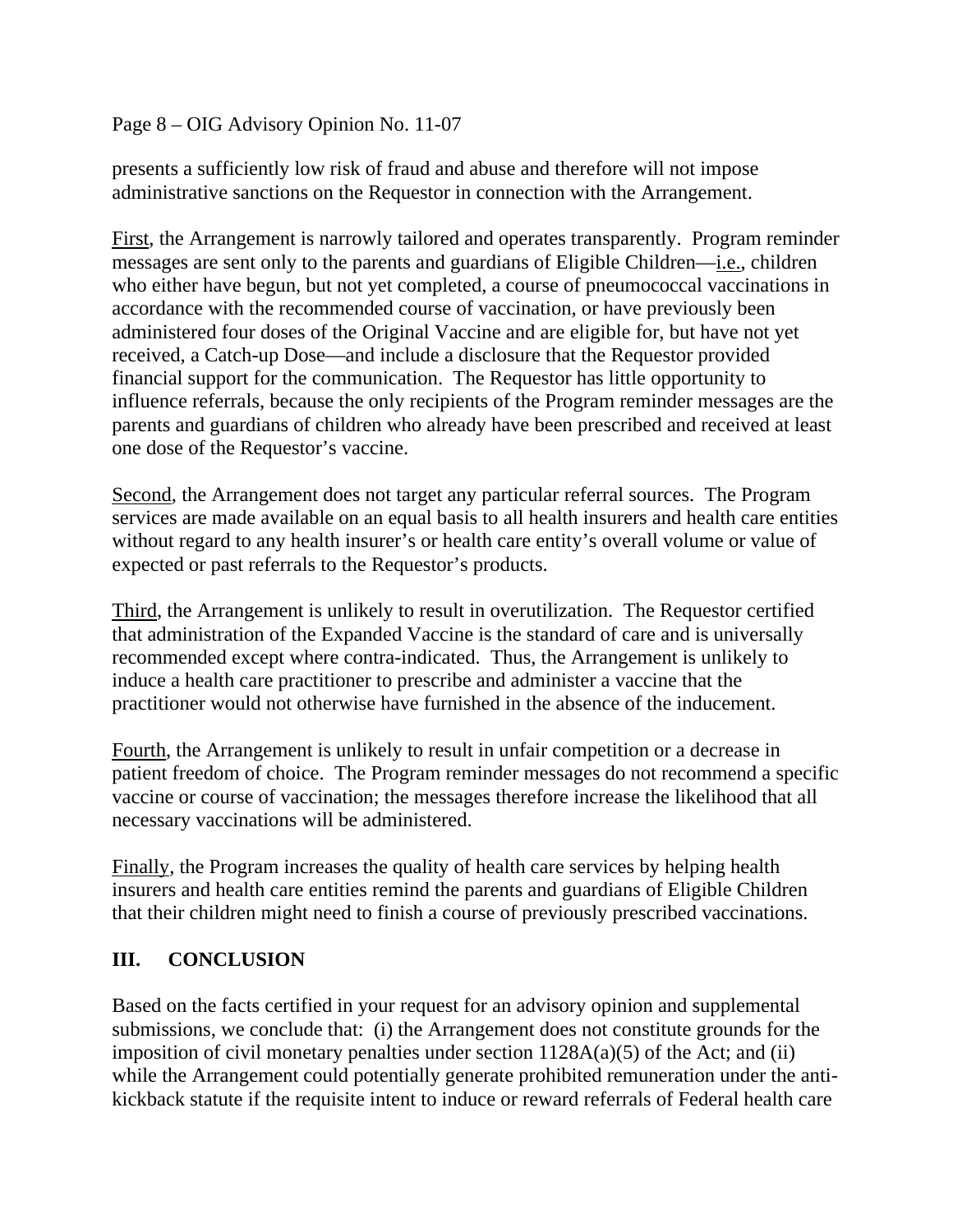Page 9 – OIG Advisory Opinion No. 11-07

program business were present, the OIG will not impose administrative sanctions on [name redacted] under sections  $1128(b)(7)$  or  $1128A(a)(7)$  of the Act (as those sections relate to the commission of acts described in section 1128B(b) of the Act) in connection with the Arrangement. This opinion is limited to the Arrangement and, therefore, we express no opinion about any ancillary agreements or arrangements disclosed or referenced in your request for an advisory opinion or supplemental submissions.

# **IV. LIMITATIONS**

The limitations applicable to this opinion include the following:

- This advisory opinion is issued only to [name redacted], the requestor of this opinion. This advisory opinion has no application to, and cannot be relied upon by, any other individual or entity.
- This advisory opinion may not be introduced into evidence in any matter involving an entity or individual that is not a requestor of this opinion.
- This advisory opinion is applicable only to the statutory provisions specifically noted above. No opinion is expressed or implied herein with respect to the application of any other Federal, state, or local statute, rule, regulation, ordinance, or other law that may be applicable to the Arrangement, including, without limitation, the physician self-referral law, section 1877 of the Act.
- This advisory opinion will not bind or obligate any agency other than the U.S. Department of Health and Human Services.
- This advisory opinion is limited in scope to the specific arrangement described in this letter and has no applicability to other arrangements, even those which appear similar in nature or scope.
- No opinion is expressed herein regarding the liability of any party under the False Claims Act or other legal authorities for any improper billing, claims submission, cost reporting, or related conduct.

This opinion is also subject to any additional limitations set forth at 42 C.F.R. Part 1008.

The OIG will not proceed against [name redacted] with respect to any action that is part of the Arrangement taken in good faith reliance upon this advisory opinion, as long as all of the material facts have been fully, completely, and accurately presented, and the